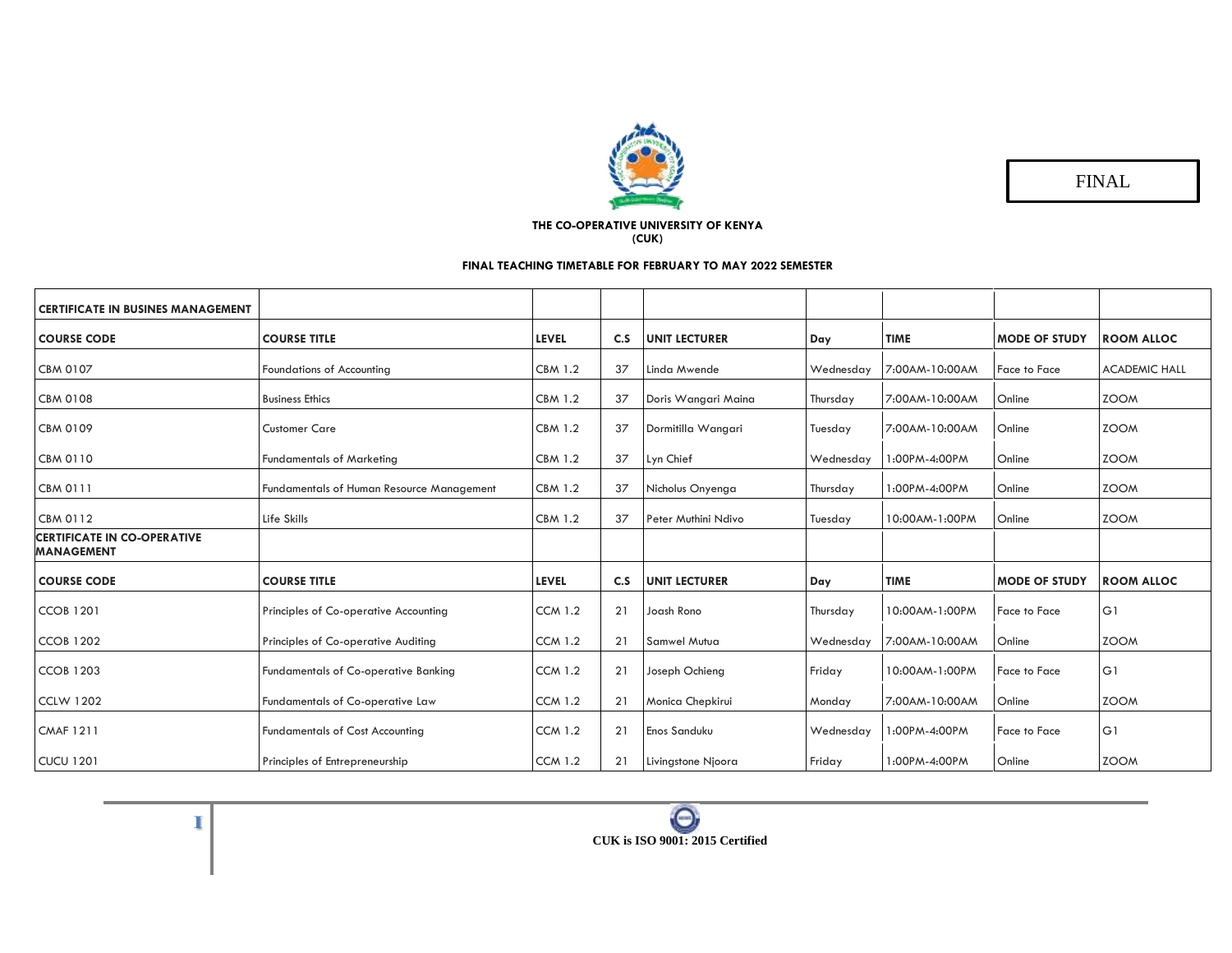| <b>DIPLOMA IN INFORMATION</b><br><b>TECHNOLOGY (DIT)</b> |                                               |                 |     |                      |           |                |                      |                   |
|----------------------------------------------------------|-----------------------------------------------|-----------------|-----|----------------------|-----------|----------------|----------------------|-------------------|
| <b>COURSE CODE</b>                                       | <b>COURSE TITLE</b>                           | <b>LEVEL</b>    | C.S | <b>UNIT LECTURER</b> | Day       | <b>TIME</b>    | <b>MODE OF STUDY</b> | <b>ROOM ALLOC</b> |
| <b>COCU 1102</b>                                         | Co-operative Philosophy                       | <b>DIT 1.1</b>  | 40  | Samwel Mutua         | Wednesday | 1:00PM-4:00PM  | Online               | <b>ZOOM</b>       |
| <b>COCU 1103</b>                                         | Life Skills                                   | DIT 1.1         | 40  | Peter Ndivo Muthini  | Wednesday | 10:00AM-1:00PM | Online               | <b>ZOOM</b>       |
| <b>CMCU 1108</b>                                         | <b>Communication Skills</b>                   | DIT 1.1         | 40  | Samuel Omulando      | Thursday  | 7:00AM-10:00AM | Online               | <b>ZOOM</b>       |
| <b>MCIT 1101</b>                                         | Introduction To Computers & Operating Systems | <b>DIT 1.1</b>  | 40  | Evaline Waweru       | Thursday  | 10:00AM-1:00PM | Face to Face         | GC1               |
| <b>MCIT 1102</b>                                         | <b>Computer Application</b>                   | <b>DIT 1.1</b>  | 40  | Henry Mideko         | Friday    | 1:00PM-4:00PM  | Face to Face         | GC1               |
| <b>CMCU 1103</b>                                         | <b>Foundations of Mathematics</b>             | <b>DIT 1.1</b>  | 40  | Collins Kipkorir     | Tuesday   | 7:00AM-10:00AM | Face to Face         | GC1               |
| <b>DIPLOMA IN ACCOUNTING AND</b><br><b>FINANCE</b>       |                                               |                 |     |                      |           |                |                      |                   |
| <b>COURSE CODE</b>                                       | <b>COURSE TITLE</b>                           | <b>LEVEL</b>    | C.S | <b>UNIT LECTURER</b> | Day       | <b>TIME</b>    | <b>MODE OF STUDY</b> | <b>ROOM ALLOC</b> |
| <b>DMBA 1102</b>                                         | Principles and Practice of Management         | <b>DAF 1.2</b>  | 70  | Esau Echakara        | Tuesday   | 1:00PM-4:00PM  | Online               | <b>ZOOM</b>       |
| <b>DUCU 1106</b>                                         | Development Studies and Ethics                | DAF 1.2         | 70  | Dr. Foulata Kwena    | Tuesday   | 7:00AM-10:00AM | Online               | <b>ZOOM</b>       |
| <b>DUCU 1107</b>                                         | <b>Research Methods</b>                       | DAF 1.2         | 70  | Samwel Mutua         | Wednesday | 10:00AM-1:00PM | Online               | <b>ZOOM</b>       |
| <b>DMBA 1103</b>                                         | Cost Accounting                               | DAF 1.2         | 70  | Alice Muthia         | Monday    | 10:00AM-1:00PM | Face to Face         | G <sub>2</sub>    |
| DMBM 1101                                                | <b>Financial Accounting</b>                   | DAF 1.2         | 70  | John Gachenga        | Thursday  | 1:00PM-4:00PM  | Face to Face         | G <sub>2</sub>    |
| <b>DMAF 1101</b>                                         | <b>Fundamentals of Finance</b>                | <b>DAF 1.2</b>  | 70  | Peter Mogaka         | Friday    | 4:00PM-7:00PM  | Face to Face         | FF3               |
| <b>DUCU 1101</b>                                         | <b>Communication Skills</b>                   | DAF 1.2         | 70  | Samuel Omulando      | Thursday  | 7:00AM-10:00AM | Online               | <b>ZOOM</b>       |
| <b>DUCU 1105</b>                                         | Life Skills                                   | <b>DAF 1.2</b>  | 70  | Peter Ndivo Muthini  | Friday    | 1:00PM-4:00PM  | Online               | <b>ZOOM</b>       |
| <b>DIPLOMA IN HUMAN RESOURCE</b><br><b>MANAGEMENT</b>    |                                               |                 |     |                      |           |                |                      |                   |
| <b>COURSE CODE</b>                                       | <b>COURSE TITLE</b>                           | <b>LEVEL</b>    | C.S | <b>UNIT LECTURER</b> | Day       | <b>TIME</b>    | <b>MODE OF STUDY</b> | <b>ROOM ALLOC</b> |
| <b>DUCU 1105</b>                                         | Life Skills                                   | <b>DHRM 1.2</b> | 30  | Peter Ndivo Muthini  | Wednesday | 1:00PM-4:00PM  | Online               | <b>ZOOM</b>       |
| <b>DUCU 1107</b>                                         | <b>Research Methods</b>                       | <b>DHRM 1.2</b> | 30  | Samwel Mutua         | Wednesday | 10:00AM-1:00PM | Online               | <b>ZOOM</b>       |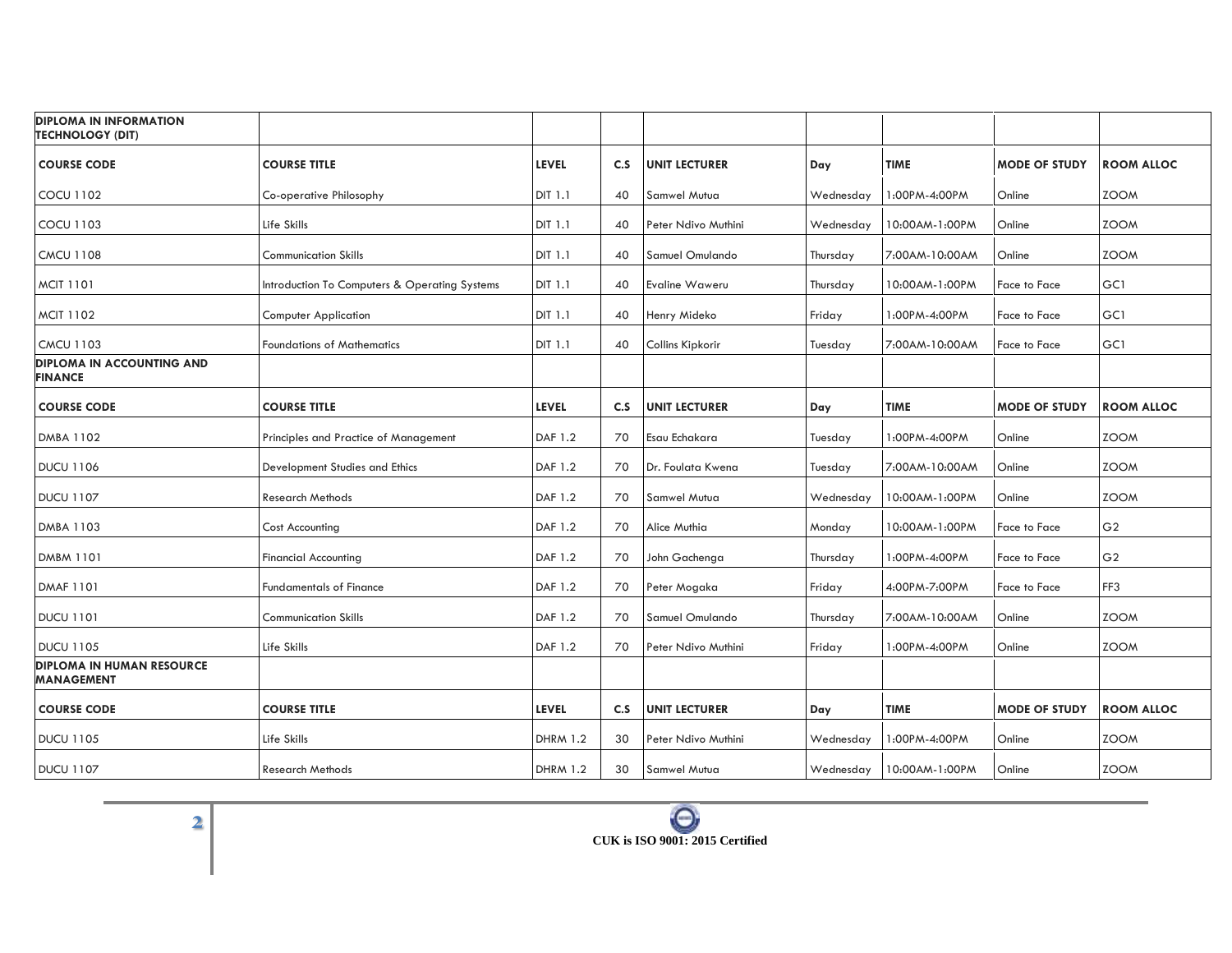| <b>Fundamentals of Marketing</b>                   | <b>DHRM 1.2</b> | 30  | Dormitilla Wangari      | Wednesday | 4:00PM-7:00PM  | <b>BLENDED</b>       | FF4               |
|----------------------------------------------------|-----------------|-----|-------------------------|-----------|----------------|----------------------|-------------------|
| Psychology                                         | <b>DHRM 1.2</b> | 30  | Dr. Foulata Kwena       | Thursday  | 1:00PM-4:00PM  | Online               | <b>ZOOM</b>       |
| Industrial and Labour Laws                         | <b>DHRM 1.2</b> | 30  | Dr. Ngero Kiragu        | Monday    | 4:00PM-7:00PM  | <b>BLENDED</b>       | G1                |
| <b>Reward Management</b>                           | <b>DHRM 1.2</b> | 30  | Nicholus Onyenga        | Thursday  | 10:00AM-1:00PM | <b>BLENDED</b>       | G10               |
|                                                    |                 |     |                         |           |                |                      |                   |
| <b>COURSE TITLE</b>                                | <b>LEVEL</b>    | C.S | <b>UNIT LECTURER</b>    | Day       | <b>TIME</b>    | <b>MODE OF STUDY</b> | <b>ROOM ALLOC</b> |
| Principles and Practice of Management              | DCHM 1.2        | 20  | Esau Echakara           | Wednesday | 1:00PM-4:00PM  | Online               | <b>ZOOM</b>       |
| Development Studies and Ethics                     | <b>DCHM 1.2</b> | 20  | Dr. Foulata Kwena       | Tuesday   | 0:00AM-1:00PM  | Online               | <b>ZOOM</b>       |
| Research Methods                                   | <b>DCHM 1.2</b> | 20  | Samuel Mutua            | Monday    | 4:00PM-7:00PM  | Online               | <b>ZOOM</b>       |
| Foreign Language I (French)                        | <b>DCHM 1.2</b> | 20  | Tommy Mpoyi             | Thursday  | 10:00AM-1:00PM | Online               | <b>ZOOM</b>       |
| Food Production Practical I (Basic cookery skills) | <b>DCHM 1.2</b> | 20  | Sammy Munyi             | Thursday  | 1:00PM-4:00PM  | Face to Face         | GC1               |
| Food Service Practical I                           | <b>DCHM 1.2</b> | 20  | Mildred Ochieng' Korir  | Wednesday | 4:00PM-7:00PM  | Face to Face         | <b>KITCHEN</b>    |
| Housekeeping and Laundry Theory                    | <b>DCHM 1.2</b> | 20  | Janet Tundura           | Tuesday   | 1:00PM-4:00PM  | Online               | <b>ZOOM</b>       |
| Housekeeping and Laundry Practical                 | <b>DCHM 1.2</b> | 20  | Janet Tundura           | Tuesday   | 7:00AM-10:00AM | Face to Face         | <b>KITCHEN</b>    |
|                                                    |                 |     |                         |           |                |                      |                   |
| <b>COURSE TITLE</b>                                | <b>LEVEL</b>    | C.S | <b>UNIT LECTURER</b>    | Day       | <b>TIME</b>    | <b>MODE OF STUDY</b> | <b>ROOM ALLOC</b> |
| Desktop Publishing and Graphics                    | DIT 1.2         | 68  | Henry Mideko            | Wednesday | 7:00AM-10:00AM | Face to Face         | G <sub>2</sub>    |
| Introduction to Programming & Algorithms           | DIT 1.2         | 68  | Evaline Waweru          | Tuesday   | 1:00PM-4:00PM  | Face to Face         | G <sub>2</sub>    |
| System Analysis and Design                         | DIT 1.2         | 68  | <b>Beatrice Ngunyi</b>  | Monday    | 10:00AM-1:00PM | Online               | <b>ZOOM</b>       |
| Development Studies And Ethics                     | DIT 1.2         | 68  | Dr. Foulata Kwena       | Tuesday   | 10:00AM-1:00PM | Online               | <b>ZOOM</b>       |
| <b>Research Methods</b>                            | DIT 1.2         | 68  | Samuel Mutua            | Monday    | 4:00PM-7:00PM  | Online               | <b>ZOOM</b>       |
| Database Management Systems                        | DIT 1.2         | 68  | <b>Emmanuel Malingi</b> | Monday    | 1:00PM-4:00PM  | Online               | <b>ZOOM</b>       |
|                                                    |                 |     |                         |           |                |                      |                   |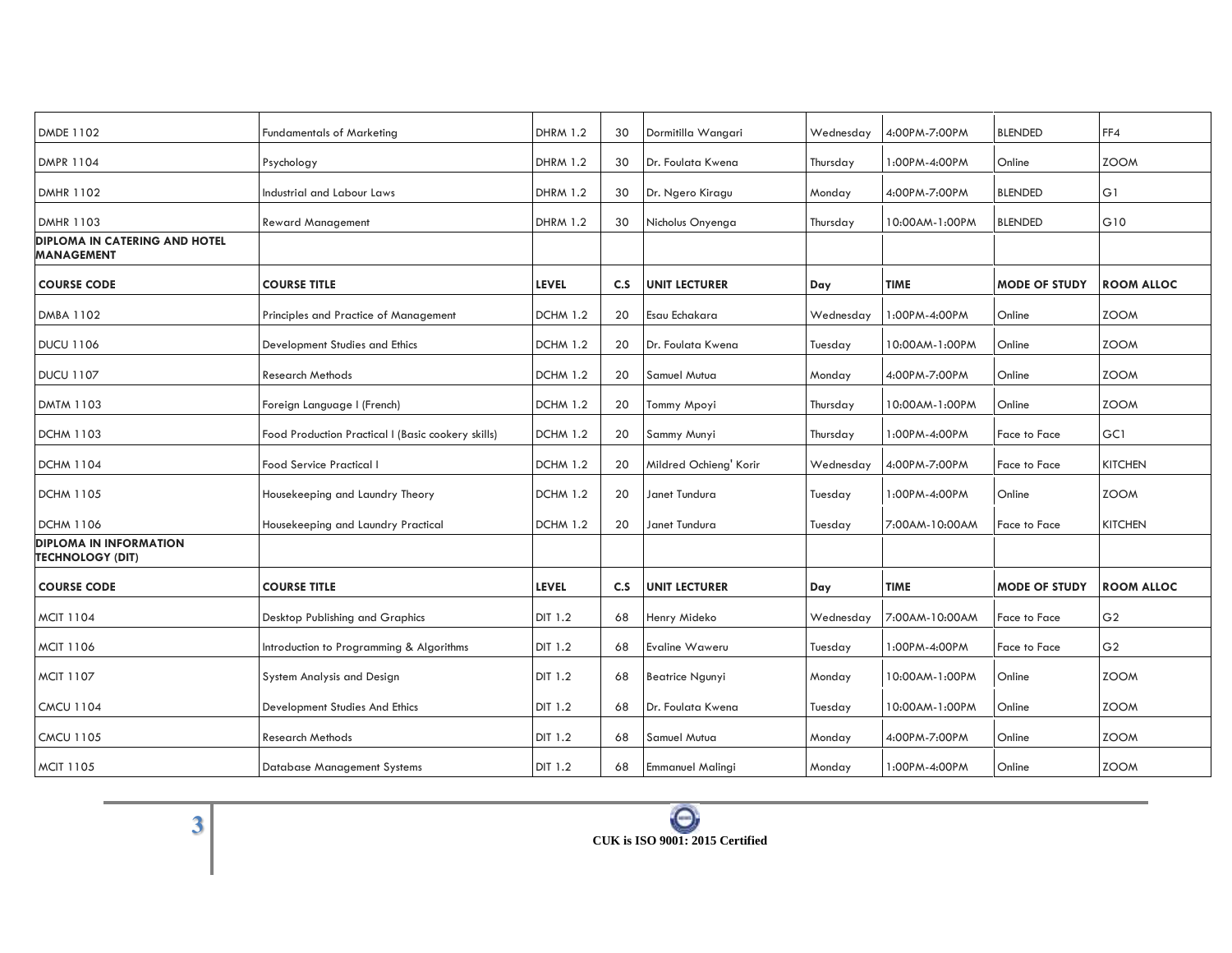| <b>DIPLOMA IN BUSINESS INFORMATION</b><br><b>TECHNOLOGY (DBIT)</b> |                                     |                 |     |                                              |           |                |                      |                   |
|--------------------------------------------------------------------|-------------------------------------|-----------------|-----|----------------------------------------------|-----------|----------------|----------------------|-------------------|
| <b>COURSE CODE</b>                                                 | <b>COURSE TITLE</b>                 | <b>LEVEL</b>    | C.S | <b>UNIT LECTURER</b>                         | Day       | <b>TIME</b>    | <b>MODE OF STUDY</b> | <b>ROOM ALLOC</b> |
| <b>CMBT 1101</b>                                                   | Fundamentals of IT                  | <b>DBIT 1.2</b> | 21  | Maurice O'Dambatafwa                         | Friday    | 10:00AM-1:00PM | Online               | <b>ZOOM</b>       |
| <b>CMBT 1103</b>                                                   | <b>Programming Concepts</b>         | <b>DBIT 1.2</b> | 21  | Evaline Waweru                               | Monday    | 10:00AM-1:00PM | Face to Face         | G1                |
| <b>CMBT 1105</b>                                                   | <b>Database Management Systems</b>  | <b>DBIT 1.2</b> | 21  | <b>Emmanuel Malingi</b>                      | Monday    | 1:00PM-4:00PM  | Online               | <b>ZOOM</b>       |
| <b>CMBT 1106</b>                                                   | <b>Business Accounting Software</b> | <b>DBIT 1.2</b> | 21  | Henry Mideko                                 | Wednesday | 1:00PM-4:00PM  | Face to Face         | GC1               |
| <b>CMCU 1104</b>                                                   | Development Studies and Ethics      | <b>DBIT 1.2</b> | 21  | Dr. Foulata Kwena                            | Tuesday   | 10:00AM-1:00PM | Online               | <b>ZOOM</b>       |
| <b>CMCU 1105</b>                                                   | <b>Research Methods</b>             | <b>DBIT 1.2</b> | 21  | Samuel Mutua                                 | Monday    | 4:00PM-7:00PM  | Online               | <b>ZOOM</b>       |
| <b>DIPLOMA IN ACCOUNTING AND</b><br><b>FINANCE</b>                 |                                     |                 |     |                                              |           |                |                      |                   |
| <b>COURSE CODE</b>                                                 | <b>COURSE TITLE</b>                 | <b>LEVEL</b>    | C.S | <b>UNIT LECTURER</b>                         | Day       | <b>TIME</b>    | <b>MODE OF STUDY</b> | <b>ROOM ALLOC</b> |
| <b>DMBA 1204</b>                                                   | <b>Business Law</b>                 | DAF 2.2         | 86  | Priscilla Swanya                             | Wednesday | 4:00PM-7:00PM  | Online               | <b>ZOOM</b>       |
| DMAF 1203                                                          | Computerized Accounting             | DAF 2.2         | 86  | Alice Muthia                                 | Monday    | 7:00AM-10:00AM | Face to Face         | G <sub>2</sub>    |
| <b>DMHR 1206</b>                                                   | <b>Public Relations</b>             | DAF 2.2         | 86  | Molly Atieno                                 | Tuesday   | 10:00AM-1:00PM | Online               | <b>ZOOM</b>       |
| <b>DUCU 1204</b>                                                   | Research Project II                 | DAF 2.2         | 86  | Dr. Kiprop Kibos/Ken<br>Okeyo/Phyllis Muturi | Monday    | 1:00PM-4:00PM  | Online               | <b>ZOOM</b>       |
| <b>DMDE 1202</b>                                                   | <b>Business Planning</b>            | <b>DAF 2.2</b>  | 86  | Grace Wambui                                 | Friday    | 1:00PM-4:00PM  | Online               | <b>ZOOM</b>       |
| <b>DMAF 1201</b>                                                   | Taxation                            | DAF 2.2         | 86  | David Riitho                                 | Thursday  | 4:00PM-7:00PM  | Face to Face         | NB RM A           |
| <b>DIPLOMA IN BUSINESS MANAGEMENT</b>                              |                                     |                 |     |                                              |           |                |                      |                   |
| <b>COURSE CODE</b>                                                 | <b>COURSE TITLE</b>                 | <b>LEVEL</b>    | C.S | <b>UNIT LECTURER</b>                         | Day       | <b>TIME</b>    | <b>MODE OF STUDY</b> | <b>ROOM ALLOC</b> |
| <b>DMHR 1203</b>                                                   | <b>General Economics</b>            | <b>DBM 2.2</b>  | 27  | David Riitho                                 | Wednesday | 1:00PM-4:00PM  | Online               | <b>ZOOM</b>       |
| <b>DUCU 1204</b>                                                   | Research Project II                 | <b>DBM 2.2</b>  | 27  | Collins Kipkorir                             | Tuesday   | 0:00AM-1:00PM  | Face to Face         | G <sub>2</sub>    |
| <b>DMDE 1202</b>                                                   | <b>Business Planning</b>            | <b>DBM 2.2</b>  | 27  | Joseph kinyanjui                             | Monday    | 10:00AM-1:00PM | Online               | <b>ZOOM</b>       |
| <b>DMBA 1204</b>                                                   | <b>Business Law</b>                 | <b>DBM 2.2</b>  | 27  | Isaac Akuma                                  | Wednesday | 4:00PM-7:00PM  | Online               | <b>ZOOM</b>       |

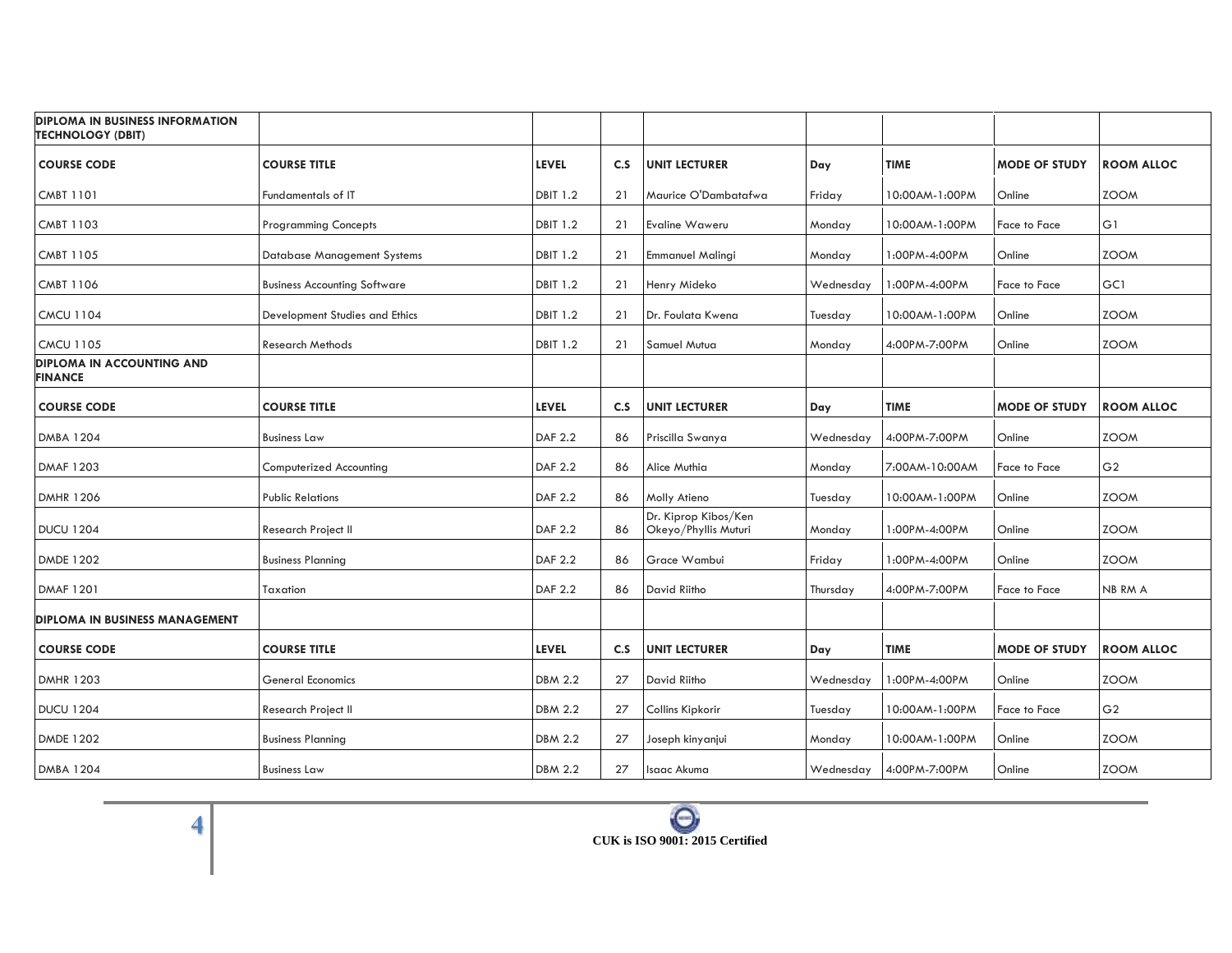| Taxation                           | <b>DBM 2.2</b>  | 27  | Peter Mogaka            | Tuesday   | 4:00PM-7:00PM  | Face to Face         | G <sub>2</sub>    |
|------------------------------------|-----------------|-----|-------------------------|-----------|----------------|----------------------|-------------------|
| <b>Customer Care</b>               | <b>DBM 2.2</b>  | 27  | Doris Wangari Maina     | Monday    | 4:00PM-7:00PM  | Online               | <b>ZOOM</b>       |
|                                    |                 |     |                         |           |                |                      |                   |
| <b>COURSE TITLE</b>                | <b>LEVEL</b>    | C.S | <b>UNIT LECTURER</b>    | Day       | <b>TIME</b>    | <b>MODE OF STUDY</b> | <b>ROOM ALLOC</b> |
| <b>General Economics</b>           | <b>DRMI 2.2</b> | 17  | David Riitho            | Wednesday | 1:00PM-4:00PM  | Online               | <b>ZOOM</b>       |
| Entrepreneurship Skills            | <b>DRMI 2.2</b> | 17  | Livingstone Njoora      | Thursday  | 10:00AM-1:00PM | Online               | <b>ZOOM</b>       |
| Insurance Law                      | <b>DRMI 2.2</b> | 17  | Elvis M Masibo          | Friday    | 7:00AM-10:00AM | Online               | <b>ZOOM</b>       |
| Motor Insurance                    | <b>DRMI 2.2</b> | 17  | Dr Zainabu Ramadhan     | Thursday  | 7:00AM-10:00AM | Online               | <b>ZOOM</b>       |
| Research Project II                | <b>DRMI 2.2</b> | 17  | Tanui Bernard           | Friday    | 0:00AM-1:00PM  | Online               | <b>ZOOM</b>       |
|                                    |                 |     |                         |           |                |                      |                   |
| <b>Principles of Marketing</b>     | <b>DRMI 2.2</b> | 17  | Dormitilla Wangari      | Wednesday | 4:00PM-7:00PM  | <b>BLENDED</b>       | FF4               |
|                                    |                 |     |                         |           |                |                      |                   |
| <b>COURSE TITLE</b>                | <b>LEVEL</b>    | C.S | <b>UNIT LECTURER</b>    | Day       | <b>TIME</b>    | <b>MODE OF STUDY</b> | <b>ROOM ALLOC</b> |
| Research Project II                | <b>DBA 2.2</b>  | 26  | <b>Beatrice Nyagilo</b> | Thursday  | 10:00AM-1:00PM | Face to Face         | G <sub>2</sub>    |
| <b>Business Planning</b>           | <b>DBA 2.2</b>  | 26  | Joseph kinyanjui        | Monday    | 10:00AM-1:00PM | Online               | <b>ZOOM</b>       |
| <b>Business Ethics</b>             | <b>DBA 2.2</b>  | 26  | Doris Wangari Maina     | Monday    | 7:00AM-10:00AM | Online               | <b>ZOOM</b>       |
| General Economics                  | <b>DBA 2.2</b>  | 26  | David Riitho            | Wednesday | 1:00PM-4:00PM  | Online               | <b>ZOOM</b>       |
| <b>Business Law</b>                | <b>DBA 2.2</b>  | 26  | Isaac Akuma             | Wednesday | 4:00PM-7:00PM  | Online               | <b>ZOOM</b>       |
| Purchasing and Supplies Management | <b>DBA 2.2</b>  | 26  | Dacha Vanessa           | Thursday  | 4:00PM-7:00PM  | Online               | <b>ZOOM</b>       |
|                                    |                 |     |                         |           |                |                      |                   |
| <b>COURSE TITLE</b>                | <b>LEVEL</b>    | C.S | <b>UNIT LECTURER</b>    | Day       | <b>TIME</b>    | <b>MODE OF STUDY</b> | <b>ROOM ALLOC</b> |
| <b>Front Office Operations</b>     | DCHM 2.2        | 32  | Mildred Ochieng' Korir  | Wednesday | 1:00PM-4:00PM  | Online               | <b>ZOOM</b>       |
|                                    |                 |     |                         |           |                |                      |                   |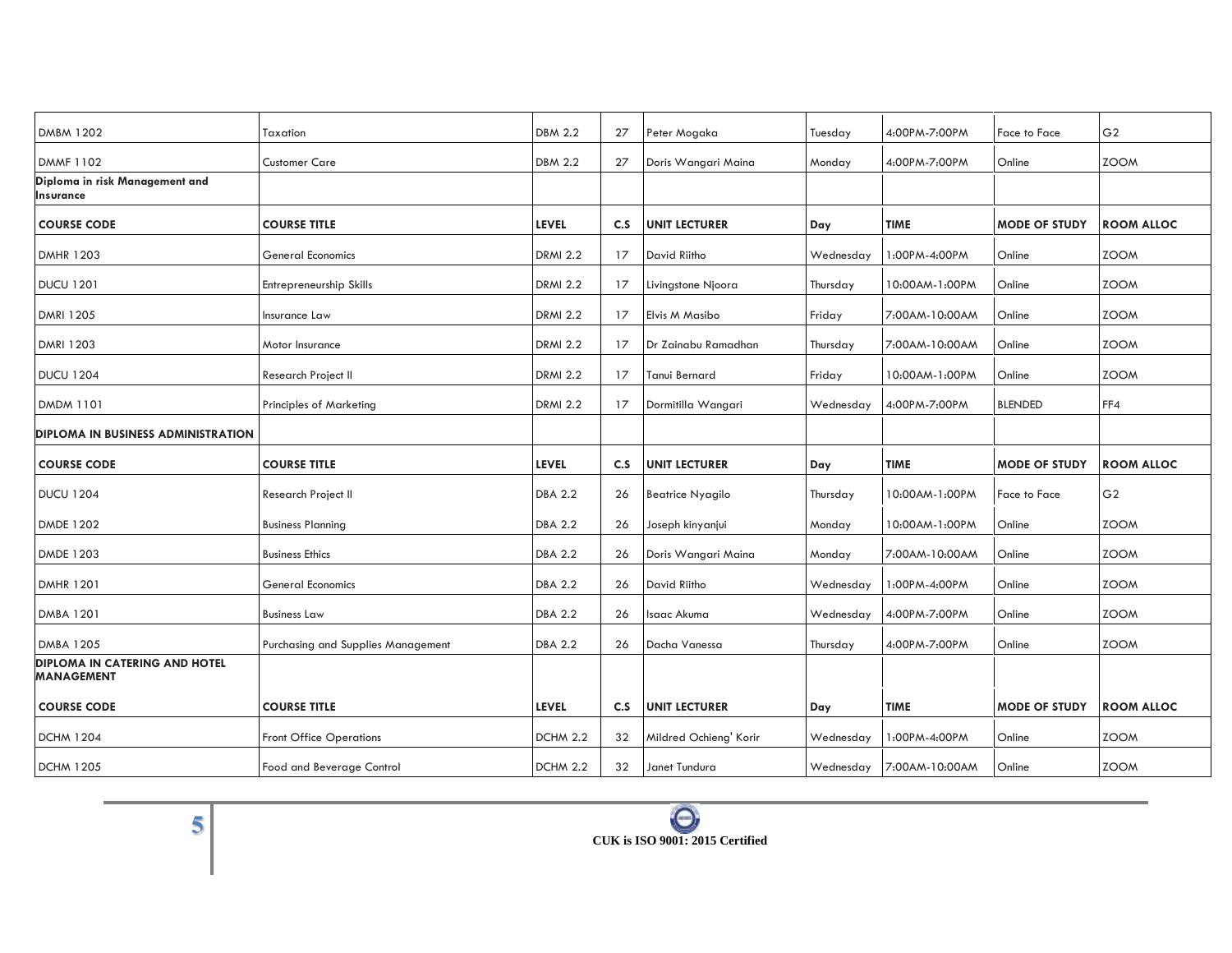| <b>DCHM 1206</b>                                      | Hospitality and Tourism Law                   | DCHM 2.2        | 32  | Shalline Adhiambo    | Thursday  | 7:00AM-10:00AM | Online               | <b>ZOOM</b>       |
|-------------------------------------------------------|-----------------------------------------------|-----------------|-----|----------------------|-----------|----------------|----------------------|-------------------|
| <b>DCHM 1207</b>                                      | <b>Facilities Management</b>                  | DCHM 2.2        | 32  | <b>Martin Butita</b> | Friday    | 10:00AM-1:00PM | Face to Face         | GC1               |
| <b>DCHR 1208</b>                                      | Food and Beverage Management                  | DCHM 2.2        | 32  | Janet Tundura        | Wednesday | 4:00PM-7:00PM  | Online               | <b>ZOOM</b>       |
| <b>DCHM 1209</b>                                      | Nutrition                                     | DCHM 2.2        | 32  | Sammy Munyi          | Thursday  | 10:00AM-1:00PM | Face to Face         | <b>KITCHEN</b>    |
| <b>DCHM 1210</b>                                      | <b>Fundamentals of Tourism</b>                | DCHM 2.2        | 32  | Shalline Adhiambo    | Thursday  | 1:00PM-4:00PM  | Online               | <b>ZOOM</b>       |
| <b>DIPLOMA IN HUMAN RESOURCE</b><br><b>MANAGEMENT</b> |                                               |                 |     |                      |           |                |                      |                   |
| <b>COURSE CODE</b>                                    | <b>COURSE TITLE</b>                           | <b>LEVEL</b>    | C.S | <b>UNIT LECTURER</b> | Day       | <b>TIME</b>    | <b>MODE OF STUDY</b> | <b>ROOM ALLOC</b> |
| <b>DMHR 1203</b>                                      | <b>General Economics</b>                      | <b>DHRM 2.2</b> | 43  | David Riitho         | Wednesday | 1:00PM-4:00PM  | Online               | <b>ZOOM</b>       |
| <b>DMHR 1206</b>                                      | <b>Public Relations</b>                       | <b>DHRM 2.2</b> | 43  | Molly Atieno         | Friday    | 0:00AM-1:00PM  | Online               | <b>ZOOM</b>       |
| <b>DMHR 1204</b>                                      | <b>Training and Development</b>               | <b>DHRM 2.2</b> | 43  | Linda Mwende         | Wednesday | 10:00AM-1:00PM | Online               | <b>ZOOM</b>       |
| <b>DMHR 1205</b>                                      | <b>Personnel Administration</b>               | <b>DHRM 2.2</b> | 43  | Nicolus Onyenga      | Friday    | 7:00AM-10:00AM | Online               | <b>ZOOM</b>       |
| <b>DUCU 1204</b>                                      | Research Project II                           | <b>DHRM 2.2</b> | 43  | Linda Mwende         | Thursday  | 7:00AM-10:00AM | Face to Face         | GC1               |
| <b>DMDE 1202</b>                                      | <b>Business Planning</b>                      | <b>DHRM 2.2</b> | 43  | Joseph kinyanjui     | Monday    | 10:00AM-1:00PM | Online               | <b>ZOOM</b>       |
| <b>DIPLOMA IN CO-OPERATIVE</b><br><b>MANAGEMENT</b>   |                                               |                 |     |                      |           |                |                      |                   |
| <b>COURSE CODE</b>                                    | <b>COURSE TITLE</b>                           | <b>LEVEL</b>    | C.S | <b>UNIT LECTURER</b> | Day       | <b>TIME</b>    | <b>MODE OF STUDY</b> | <b>ROOM ALLOC</b> |
| <b>DMHR 1203</b>                                      | <b>General Economics</b>                      | <b>DCM 2.2</b>  | 43  | Joash Rono           | Friday    | 10:00AM-1:00PM | Online               | <b>ZOOM</b>       |
| <b>DCOB 2206</b>                                      | Co-operative Education Training               | <b>DCM 2.2</b>  | 43  | Monica Chepkirui     | Wednesday | 7:00AM-10:00AM | Online               | <b>ZOOM</b>       |
| <b>DCOB 2207</b>                                      | <b>Financial Management for Co-operatives</b> | <b>DCM 2.2</b>  | 43  | Joseph Ochieng       | Friday    | 7:00AM-10:00AM | Face to Face         | G <sub>2</sub>    |
| <b>DMAF 1213</b>                                      | <b>Cost Accounting</b>                        | <b>DCM 2.2</b>  | 43  | Alice Muthia         | Monday    | 10:00AM-1:00PM | Face to Face         | GC1               |
| <b>DUCU 1201</b>                                      | Entrepreneurship Skills                       | <b>DCM 2.2</b>  | 43  | Livingstone Njoora   | Thursday  | 10:00AM-1:00PM | Online               | <b>ZOOM</b>       |
| <b>DCOB 2208</b>                                      | Research Project                              | <b>DCM 2.2</b>  | 43  | Joash Rono           | Friday    | 1:00PM-4:00PM  | Face to Face         | G1                |
|                                                       |                                               |                 |     |                      |           |                |                      |                   |
|                                                       |                                               |                 |     |                      |           |                |                      |                   |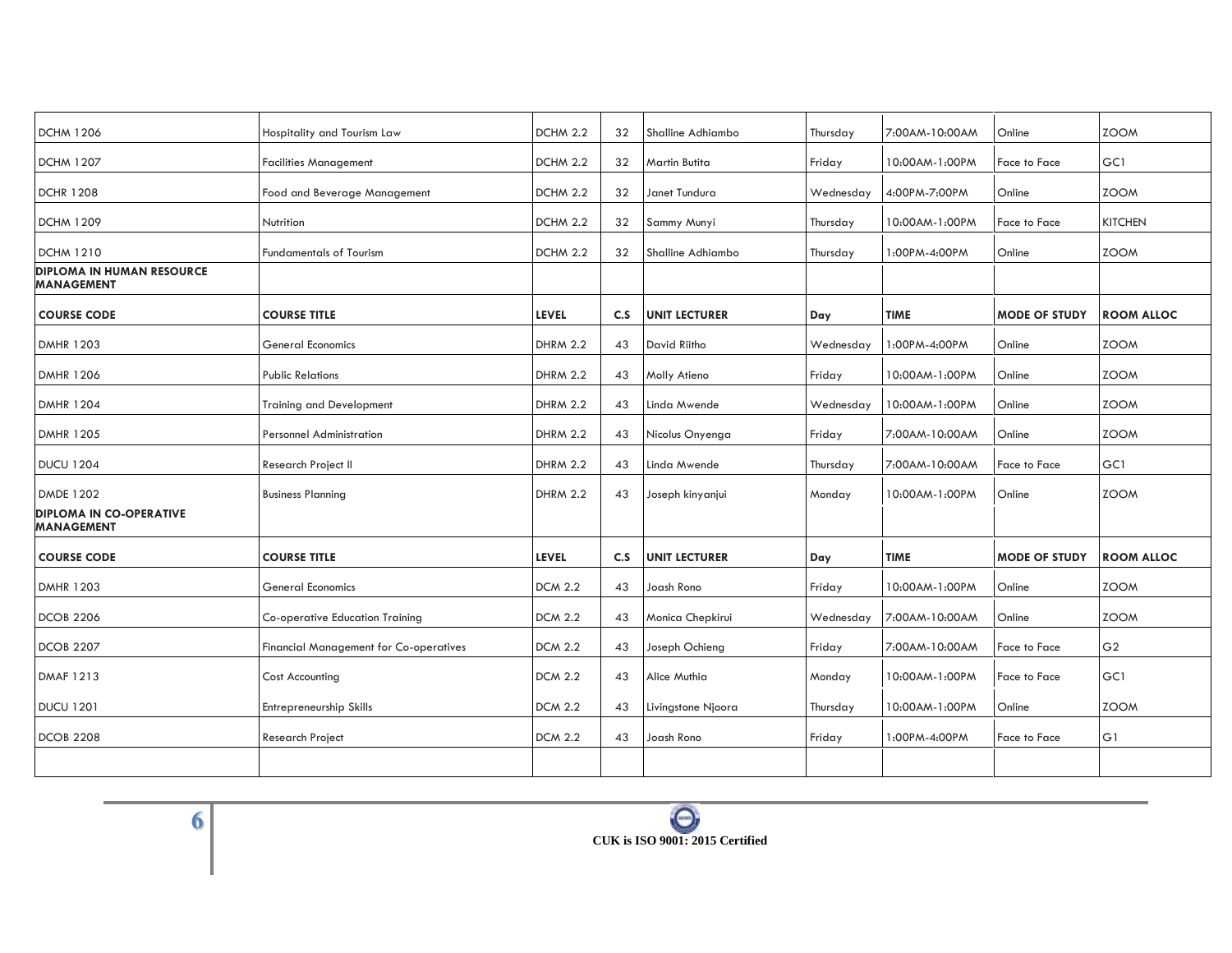| <b>DIPLOMA IN AGRIBUSINESS</b><br><b>MANAGEMENT</b>     |                                                 |                 |     |                          |           |                |                      |                   |
|---------------------------------------------------------|-------------------------------------------------|-----------------|-----|--------------------------|-----------|----------------|----------------------|-------------------|
| <b>COURSE CODE</b>                                      | <b>COURSE TITLE</b>                             | <b>LEVEL</b>    | C.S | <b>UNIT LECTURER</b>     | Day       | <b>TIME</b>    | <b>MODE OF STUDY</b> | <b>ROOM ALLOC</b> |
| DAFS 2219                                               | Risk Management in Agriculture                  | <b>DABM 2.2</b> | 24  | Cherono Faith            | Tuesday   | 7:00AM-10:00AM | Online               | <b>ZOOM</b>       |
| <b>DAFS 2222</b>                                        | Agribusiness Policies and Laws                  | <b>DABM 2.2</b> | 24  | Dr. Ann Mwangi           | Thursday  | 4:00PM-7:00PM  | Online               | <b>ZOOM</b>       |
| DAFS 1208                                               | Agribusiness Concepts and Marketing             | <b>DABM 2.2</b> | 24  | Cherono Faith            | Tuesday   | 1:00PM-4:00PM  | Online               | <b>ZOOM</b>       |
| DAFS 2223                                               | Management of Micro, Small & Medium Enterprises | <b>DABM 2.2</b> | 24  | Livingstone Njoora       | Thursday  | 1:00PM-4:00PM  | Online               | <b>ZOOM</b>       |
| DAFS 2116                                               | Food Processing and Preservation Technology     | <b>DABM 2.2</b> | 24  | Tanui Bernard            | Friday    | 7:00AM-10:00AM | Online               | <b>ZOOM</b>       |
| DAFS 2218                                               | <b>Research Project</b>                         | <b>DABM 2.2</b> | 24  | Cherono Faith            | Thursday  | 10:00AM-1:00PM | Online               | <b>ZOOM</b>       |
| <b>DIPLOMA IN PROJECT MANAGEMENT</b>                    |                                                 |                 |     |                          |           |                |                      |                   |
| <b>COURSE CODE</b>                                      | <b>COURSE TITLE</b>                             | <b>LEVEL</b>    | C.S | <b>UNIT LECTURER</b>     | Day       | <b>TIME</b>    | <b>MODE OF STUDY</b> | <b>ROOM ALLOC</b> |
| <b>DUCU 1204</b>                                        | Research Project II                             | <b>DPM 2.2</b>  | 21  | Petronilla Ngumbi        | Tuesday   | 7:00AM-10:00AM | Face to Face         | G1                |
| <b>DMPM 1104</b>                                        | <b>Project Quality Management</b>               | <b>DPM 2.2</b>  | 21  | Emmy Rotich              | Tuesday   | 1:00PM-4:00PM  | Online               | <b>ZOOM</b>       |
| <b>DMHR 1203</b>                                        | General Economics                               | <b>DPM 2.2</b>  | 21  | David Riitho             | Wednesday | 1:00PM-4:00PM  | Online               | <b>ZOOM</b>       |
| <b>DMPM 1205</b>                                        | Legal Issues in Project Management              | <b>DPM 2.2</b>  | 21  | Anthony Kiprotich Kiprop | Wednesday | 4:00PM-7:00PM  | Online               | <b>ZOOM</b>       |
| <b>DMPM 1204</b>                                        | <b>Risk Management in Projects</b>              | <b>DPM 2.2</b>  | 21  | Dr Zainabu Ramadhan      | Thursday  | 10:00AM-1:00PM | Online               | <b>ZOOM</b>       |
| <b>DMDE 1202</b>                                        | <b>Business Planning</b>                        | <b>DPM 2.2</b>  | 21  | Joseph kinyanjui         | Monday    | 10:00AM-1:00PM | Online               | <b>ZOOM</b>       |
| <b>DIPLOMA IN PUBLIC RELATIONS</b><br><b>MANAGEMENT</b> |                                                 |                 |     |                          |           |                |                      |                   |
| <b>COURSE CODE</b>                                      | <b>COURSE TITLE</b>                             | <b>LEVEL</b>    | C.S | <b>UNIT LECTURER</b>     | Day       | <b>TIME</b>    | <b>MODE OF STUDY</b> | <b>ROOM ALLOC</b> |
| <b>DUCU 1204</b>                                        | Research Project II                             | <b>DPR 2.2</b>  | 20  | Geoffery Gathii          | Wednesday | 7:00AM-10:00AM | Face to Face         | GC1               |
| <b>DMPR 1205</b>                                        | Sociology and Ethics                            | <b>DPR 2.2</b>  | 20  | John Njuguna             | Monday    | 1:00PM-4:00PM  | Online               | <b>ZOOM</b>       |
| <b>DMPR 1203</b>                                        | Audio and Visual Aids                           | <b>DPR 2.2</b>  | 20  | Samuel Omulando          | Thursday  | 1:00PM-4:00PM  | Online               | <b>ZOOM</b>       |
| <b>DUCU 1201</b>                                        | Entrepreneurship Skills                         | <b>DPR 2.2</b>  | 20  | Livingstone Njoora       | Thursday  | 10:00AM-1:00PM | Online               | <b>ZOOM</b>       |

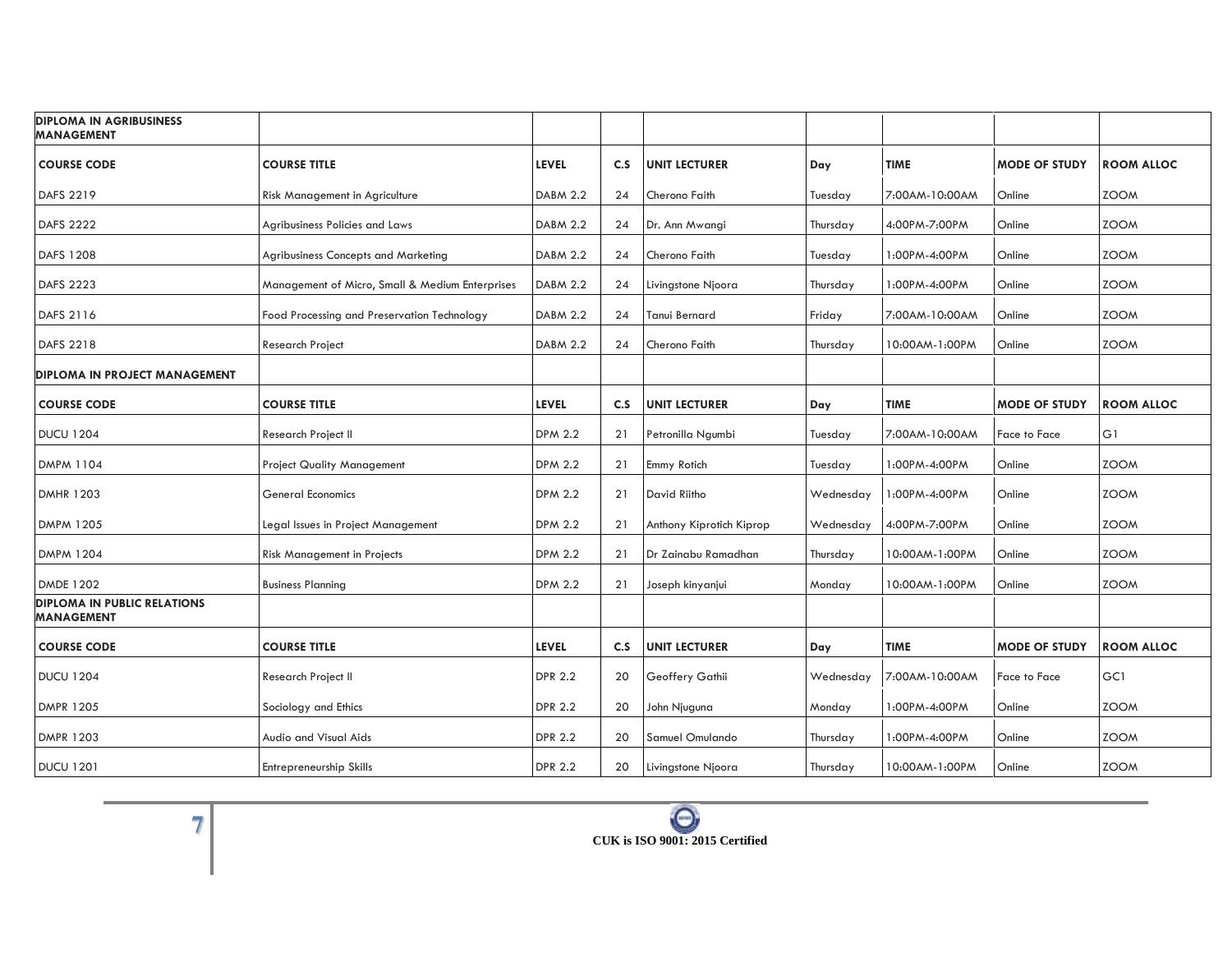| <b>DMPR 1202</b>                                               | Advertising and Sales Management    | <b>DPR 2.2</b> | 20  | Lyn Kwamboka Chief   | Wednesday | 1:00PM-4:00PM    | Online               | <b>ZOOM</b>       |
|----------------------------------------------------------------|-------------------------------------|----------------|-----|----------------------|-----------|------------------|----------------------|-------------------|
| <b>DMPR 1206</b>                                               | Media Law                           | <b>DPR 2.2</b> | 20  | Elvis M Masibo       | Friday    | 10:00AM-1:00PM   | Online               | <b>ZOOM</b>       |
| <b>DIPLOMA IN TOURISM MANAGEMENT</b>                           |                                     |                |     |                      |           |                  |                      |                   |
| <b>COURSE CODE</b>                                             | <b>COURSE TITLE</b>                 | <b>LEVEL</b>   | C.S | <b>UNIT LECTURER</b> | Day       | <b>TIME</b>      | <b>MODE OF STUDY</b> | <b>ROOM ALLOC</b> |
| <b>DMTM 1203</b>                                               | <b>Environmental Studies</b>        | <b>DTM 2.2</b> | 24  | Dr. Othoo            | Wednesday | 1:00PM-4:00PM    | Face to Face         | G4                |
| <b>DMTM 1204</b>                                               | <b>Tourism Marketing</b>            | <b>DTM 2.2</b> | 24  | Shalline Adhiambo    | Thursday  | 4:00PM-7:00PM    | Face to Face         | GC4               |
| <b>DMTM 1205</b>                                               | Airfare Ticketing and Documentation | <b>DTM 2.2</b> | 24  | Stephen Soita        | Tuesday   | 10:00AM-1:00PM   | Online               | <b>ZOOM</b>       |
| <b>DMHR 1206</b>                                               | <b>Public Relations</b>             | DTM 2.2        | 24  | Molly Atieno         | Friday    | 10:00AM-1:00PM   | Online               | <b>ZOOM</b>       |
| <b>DUCU 1201</b>                                               | Entrepreneurship Skills             | <b>DTM 2.2</b> | 24  | FELISTA MAINA        | Thursday  | 10:00AM-1:00PM   | Online               | <b>ZOOM</b>       |
| <b>DUCU 1204</b>                                               | Research Project II                 | <b>DTM 2.2</b> | 24  | Stephen Soita        | Tuesday   | 4:00PM-7:00PM    | Online               | <b>ZOOM</b>       |
| <b>DIPLOMA IN MICROFINANCE</b>                                 |                                     |                |     |                      |           |                  |                      |                   |
| <b>COURSE CODE</b>                                             | <b>COURSE TITLE</b>                 | <b>LEVEL</b>   | C.S | <b>UNIT LECTURER</b> | Day       | <b>TIME</b>      | <b>MODE OF STUDY</b> | <b>ROOM ALLOC</b> |
| <b>DMDE 1202</b>                                               | <b>Business Planning</b>            | <b>DMF 2.2</b> | 18  | Grace Wambui         | Friday    | 1:00PM-4:00PM    | Online               | <b>ZOOM</b>       |
| <b>DUCU 1204</b>                                               | Research Project II                 | <b>DMF 2.2</b> | 18  | <b>Emily Mathare</b> | Tuesday   | 0:00AM-1:00PM    | Face to Face         | G1                |
| <b>DMMF 1202</b>                                               | Social Performance Management       | <b>DMF 2.2</b> | 18  | Steve Owino          | Monday    | 10:00 am-1:00 PM | Online               | <b>ZOOM</b>       |
| <b>DMMF 1203</b>                                               | Principles and Practice of Banking  | <b>DMF 2.2</b> | 18  | Joseph Ochieng       | Friday    | 4:00PM-7:00PM    | Online               | <b>ZOOM</b>       |
| <b>DMMF 1204</b>                                               | <b>Risk Management</b>              | <b>DMF 2.2</b> | 18  | Peter Mogaka         | Thursday  | 7:00AM-10:00AM   | Online               | <b>ZOOM</b>       |
| <b>DMAF 1201</b>                                               | Taxation                            | <b>DMF 2.2</b> | 18  | Peter Mogaka         | Tuesday   | 4:00PM-7:00PM    | Face to Face         | NB RM A           |
| <b>DIPLOMA IN PURCHASING AND SUPPLIES</b><br><b>MANAGEMENT</b> |                                     |                |     |                      |           |                  |                      |                   |
| <b>COURSE CODE</b>                                             | <b>COURSE TITLE</b>                 | <b>LEVEL</b>   | C.S | <b>UNIT LECTURER</b> | Day       | <b>TIME</b>      | <b>MODE OF STUDY</b> | <b>ROOM ALLOC</b> |
| <b>DMPS 1104</b>                                               | <b>Public Procurement</b>           | <b>DPS 2.2</b> | 40  | Gachenga John        | Thursday  | 1:00PM-4:00PM    | Online               | <b>ZOOM</b>       |
|                                                                |                                     |                |     |                      |           |                  |                      |                   |
| <b>DMPS 1205</b>                                               | Supplies and Materials Management   | <b>DPS 2.2</b> | 40  | James Kamamia        | Monday    | 1:00PM-4:00PM    | Online               | <b>ZOOM</b>       |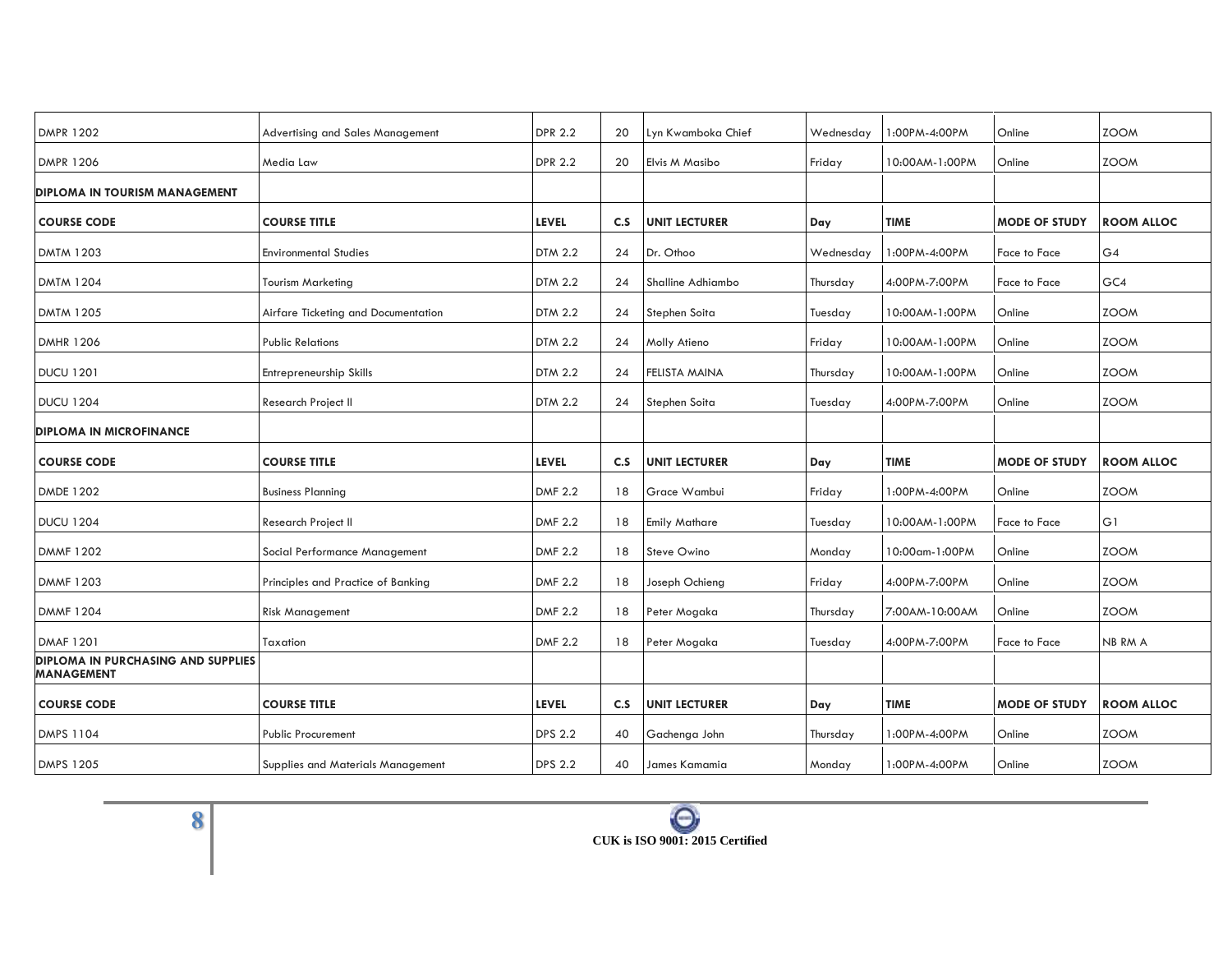| <b>DMPS 1204</b>                                         | Legal aspects of Purchasing                    | <b>DPS 2.2</b>  | 40  | Anthony Kiprotich Kiprop   | Friday    | 4:00PM-7:00PM  | Online               | <b>ZOOM</b>       |
|----------------------------------------------------------|------------------------------------------------|-----------------|-----|----------------------------|-----------|----------------|----------------------|-------------------|
| <b>DMPS 1203</b>                                         | <b>Measuring Purchasing Performance</b>        | <b>DPS 2.2</b>  | 40  | Dacha Vanessa              | Wednesday | 4:00PM-7:00PM  | Online               | <b>ZOOM</b>       |
| <b>DUCU 1204</b>                                         | Research Project II                            | <b>DPS 2.2</b>  | 40  | Dacha Vanessa/Enos Sanduku | Monday    | 4:00PM-7:00PM  | Face to Face         | G <sub>2</sub>    |
| <b>DMDE 1202</b>                                         | <b>Business Planning</b>                       | <b>DPS 2.2</b>  | 40  | Grace Wambui               | Friday    | 1:00PM-4:00PM  | Online               | <b>ZOOM</b>       |
| DIPLOMA IN COMMUNITY DEVELOPMENT                         |                                                |                 |     |                            |           |                |                      |                   |
| <b>COURSE CODE</b>                                       | <b>COURSE TITLE</b>                            | <b>LEVEL</b>    | C.S | <b>UNIT LECTURER</b>       | Day       | <b>TIME</b>    | <b>MODE OF STUDY</b> | <b>ROOM ALLOC</b> |
| <b>DCOD 2207</b>                                         | Administration of Social Welfare Organizations | <b>DCD 2.2</b>  | 26  | John Njuguna               | Monday    | 1:00PM-4:00PM  | Online               | <b>ZOOM</b>       |
| <b>DCOD 2208</b>                                         | Community Leadership                           | <b>DCD 2.2</b>  | 26  | John Njuguna               | Monday    | 10:00am-1:00PM | Online               | <b>ZOOM</b>       |
| <b>DCOD 2209</b>                                         | <b>Project Management</b>                      | <b>DCD 2.2</b>  | 26  | Doris Wangari Maina        | Thursday  | 10:00AM-1:00PM | Online               | <b>ZOOM</b>       |
| <b>DSOC 2202</b>                                         | <b>Human Diversity</b>                         | <b>DCD 2.2</b>  | 26  | Steve Owino                | Tuesday   | 10:00am-1:00PM | Online               | <b>ZOOM</b>       |
| <b>DCOD 2210</b>                                         | Community Health                               | <b>DCD 2.2</b>  | 26  | Tommy Mpoyi                | Thursday  | 7:00AM-10:00AM | Online               | <b>ZOOM</b>       |
| <b>DCRP 2201</b>                                         | <b>Research Project</b>                        | <b>DCD 2.2</b>  | 26  | Caleb Balongo              | Tuesday   | 1:00PM-4:00PM  | Face to Face         | G1                |
| <b>DIPLOMA IN INFORMATION</b><br><b>TECHNOLOGY (1.2)</b> |                                                |                 |     |                            |           |                |                      |                   |
| <b>COURSE CODE</b>                                       | <b>COURSE TITLE</b>                            | <b>LEVEL</b>    | C.S | <b>UNIT LECTURER</b>       | Day       | <b>TIME</b>    | <b>MODE OF STUDY</b> | <b>ROOM ALLOC</b> |
| <b>MCIT 1219</b>                                         | <b>Event Driven Programming</b>                | <b>DIT 2.2</b>  | 54  | Henry Mideko               | Friday    | 7:00AM-10:00AM | Online               | <b>ZOOM</b>       |
| <b>MCIT 1204</b>                                         | <b>Digital Electronics Construction</b>        | <b>DIT 2.2</b>  | 54  | <b>Emmanuel Malingi</b>    | Wednesday | 7:00AM-10:00AM | Online               | <b>ZOOM</b>       |
| <b>MCIT 1210</b>                                         | Web Engineering                                | <b>DIT 2.2</b>  | 54  | <b>Emmanuel Malingi</b>    | Wednesday | 1:00PM-4:00PM  | Face to Face         | G <sub>2</sub>    |
| <b>MCIT 1222</b>                                         | Network Design and Set Up                      | DIT 2.2         | 54  | Maurice O'Dambatafwa       | Monday    | 7:00AM-10:00AM | Face to Face         | FF4               |
| <b>MCIT 1224B</b>                                        | Project Work (System)                          | DIT 2.2         | 54  | <b>Beatrice Ngunyi</b>     | Tuesday   | 1:00PM-4:00PM  | Face to Face         | GC1               |
| <b>COURSE CODE</b>                                       | <b>COURSE TITLE</b>                            | <b>LEVEL</b>    | C.S | <b>UNIT LECTURER</b>       | Day       | <b>TIME</b>    | <b>MODE OF STUDY</b> | <b>ROOM ALLOC</b> |
| <b>DCIT 2216</b>                                         | I.T Project Management                         | <b>DBIT 2.2</b> | 34  | <b>Evaline Waweru</b>      | Tuesday   | 7:00AM-10:00AM | Online               | <b>ZOOM</b>       |
| <b>CMBT 1206</b>                                         | Web Applications Development                   | <b>DBIT 2.2</b> | 34  | Henry Mideko               | Friday    | 10:00AM-1:00PM | Face to Face         | H4                |
|                                                          |                                                |                 |     |                            |           |                |                      |                   |